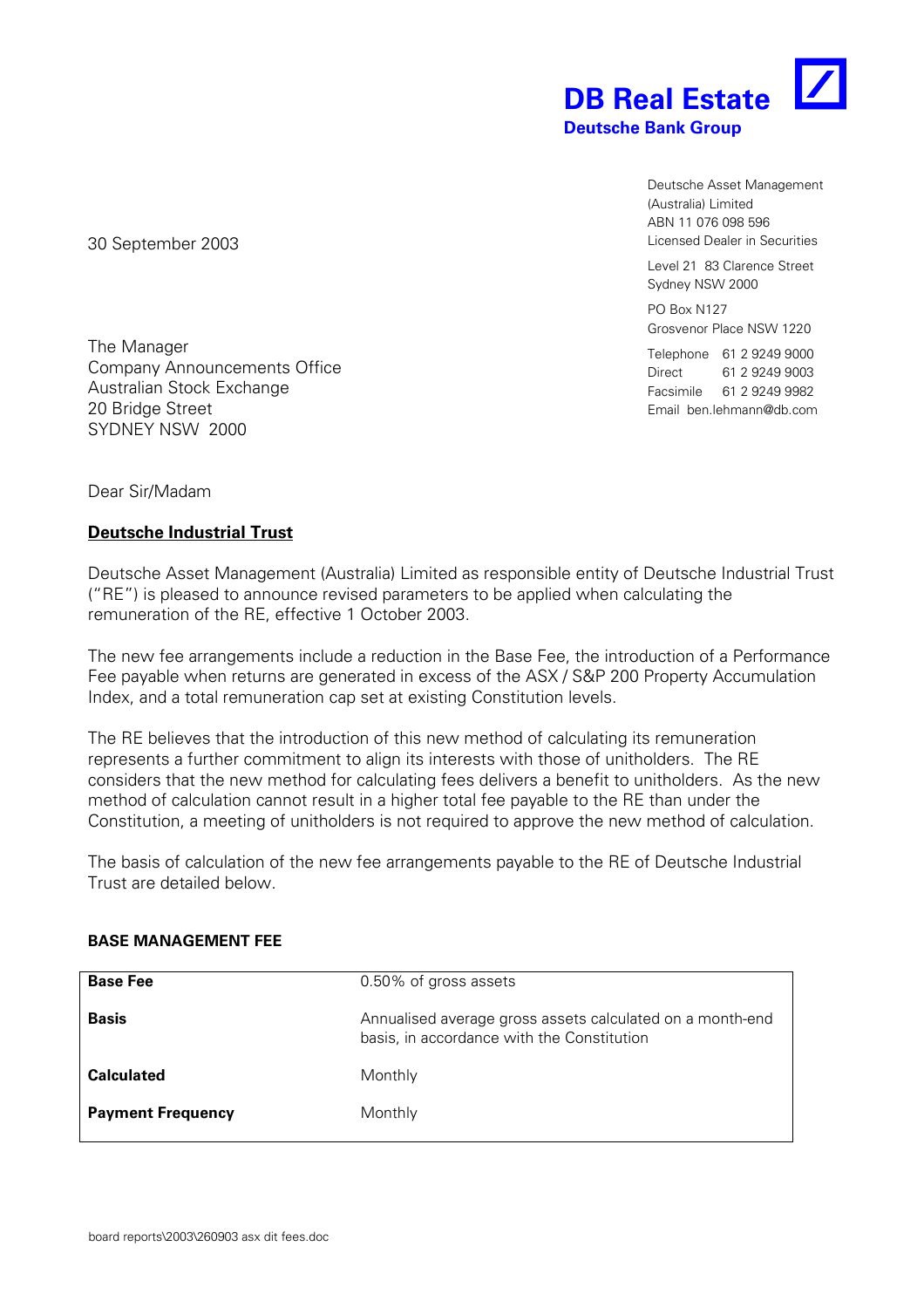Page 2



## **PERFORMANCE FEE**

| <b>Benchmark Index</b>                        | ASX / S&P 200 Property Accumulation Index                                                                                                                                                           |  |  |
|-----------------------------------------------|-----------------------------------------------------------------------------------------------------------------------------------------------------------------------------------------------------|--|--|
| Tier <sub>1</sub>                             | 5% on out-performance (or under-performance as applicable)<br>up to 2% over (or under) the Benchmark                                                                                                |  |  |
| Tier 2                                        | 15% on out-performance (or under-performance as<br>applicable) greater than 2% over (or under) the Benchmark                                                                                        |  |  |
|                                               | Out-performance (or under-performance as applicable) will be<br>carried forward and off-set against future Performance Fee<br>entitlements                                                          |  |  |
| <b>Calculation Frequency</b>                  | <b>Half Yearly</b>                                                                                                                                                                                  |  |  |
| <b>Payment Frequency</b>                      | <b>Half Yearly</b>                                                                                                                                                                                  |  |  |
| <b>Performance Time Period</b>                | Rolling 12 months                                                                                                                                                                                   |  |  |
| <b>Basis of Performance Fee</b>               | Market capitalisation based on the 10 day VWAP ending on<br>the final day of the previous performance period                                                                                        |  |  |
| <b>Initial Period</b>                         | Market capitalisation based on the 10 day VWAP<br>commencing 1 October 2003                                                                                                                         |  |  |
| <b>Performance Fee Ceiling</b>                | The maximum fee payable to the RE in any 12 month period<br>will not exceed that allowed under the Constitution of the<br>Trust being:                                                              |  |  |
|                                               | 0.75% of gross assets up to \$400 million, and<br>0.60% of gross assets over \$400 million                                                                                                          |  |  |
| <b>Cumulative Performance Carried</b><br>Over | Fixed \$ amount of above and below benchmark performance<br>will be carried forward (to reflect the longer term alignment<br>of unitholder and RE interests)                                        |  |  |
| <b>Payment of Performance Fee</b>             | DBRE to elect cash or scrip (subject to the provisions of the<br>Constitution the price per unit will be based on the 10 day<br>VWAP ending on the final day of the previous performance<br>period) |  |  |

Should you have any queries in relation to the foregoing contact Ben Lehmann, General Manager, Deutsche Industrial Trust on (02) 9249-9003.

Yours Sincerely,

Ian Thompson Company Secretary

board reports\2003\260903 asx dit fees.doc